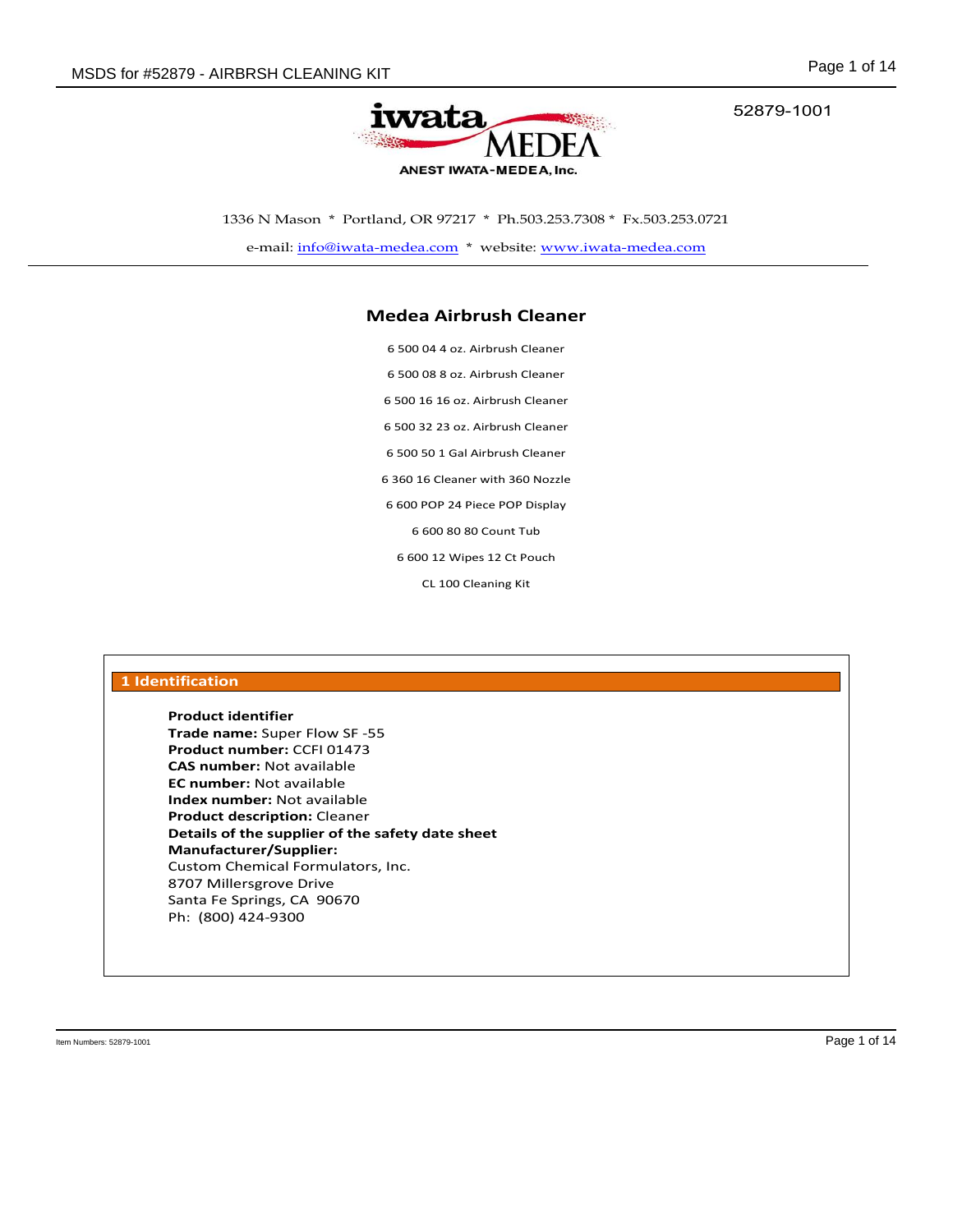Iwata-Medea 1336 N Mason Street, Portland, OR 97217 info@iwata-medea.com 503-253-7308

| 2 Hazards(s) identification                        |                                                                                         |
|----------------------------------------------------|-----------------------------------------------------------------------------------------|
| <b>Hazard pictograms:</b>                          |                                                                                         |
|                                                    |                                                                                         |
| Signal word: Irritant<br><b>Hazard statements:</b> |                                                                                         |
| Eyes:                                              | Direct contact with concentrated product may cause moderate<br>irritation and tearing.  |
| Skin:                                              | Repeated or prolonged contact may cause irritation or drying.                           |
| Inhalation:                                        | Breathing dust or mist may irritate the nose and throat.                                |
| Ingestion:                                         | Swallowing large quantities may cause nausea, vomiting,<br>diarrhea and abdominal pain. |
| <b>Chronic Overexposure:</b>                       | None know                                                                               |
|                                                    |                                                                                         |

#### **3 Compostion/information on ingredients**

**Chemical characterization:** Clear liquid **Formula:** Proprietary

#### **4 First-aid measures**

**Description of first aid measures After inhalation:** Move subject to fresh air. If breathing is difficult, obtain medical help

Item Numbers: 52879-1001 Page 2 of 14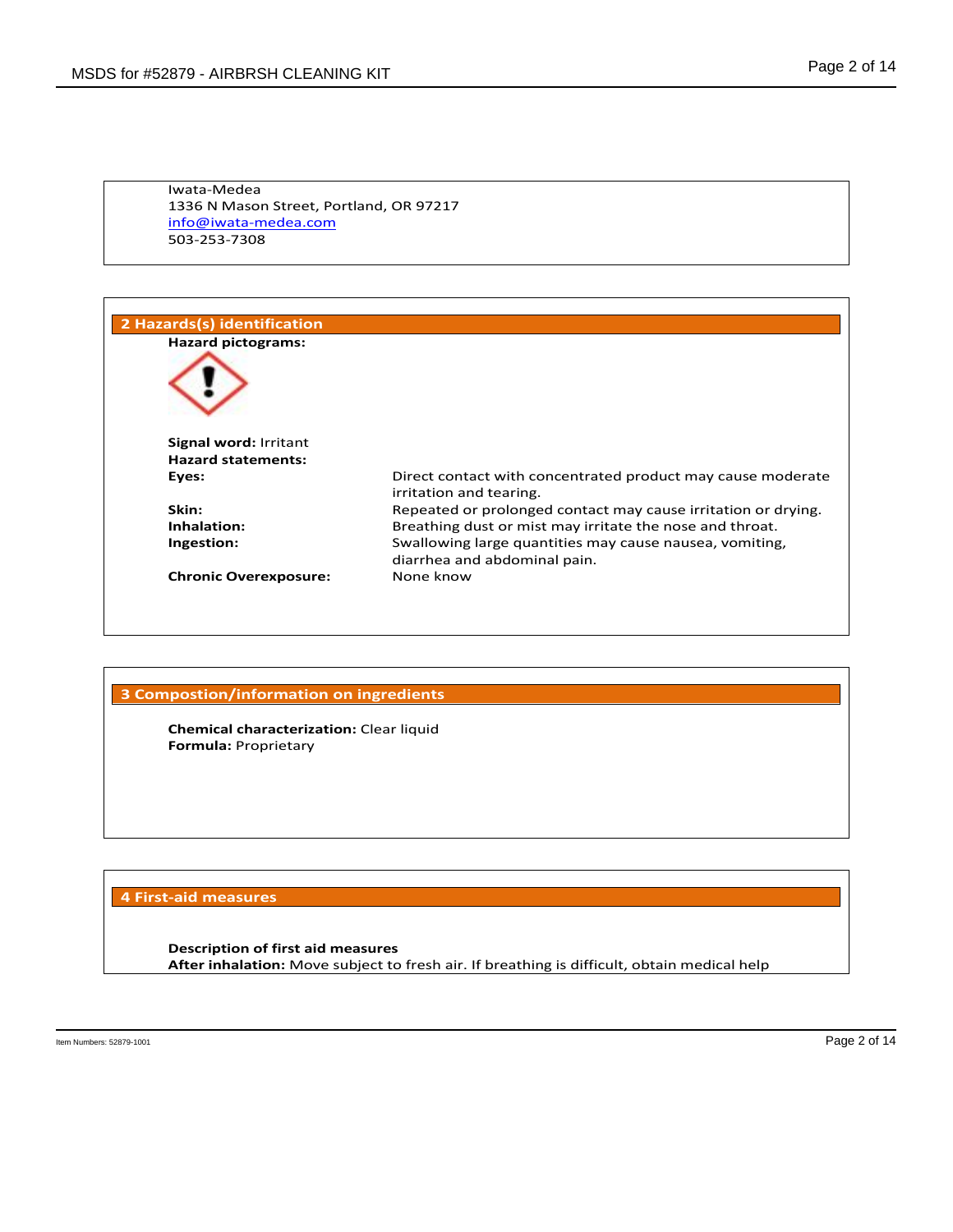**After skin contact:** Wash affected area with water. Consult a physician if irritation persists. **After eye contact:** Flush eyes with a large amount of water for at least 15 minutes. **After swallowing:** Never give anything by mouth to an unconscious person. Do not induce vomiting. Give large quantities of water. Get medical attention immediately.

#### **5 Fire-fighting measures**

**Flash point <sup>o</sup>F (test method):** Not available **Autoignition Temperature:** Not available **Flammability Limits in air (% V):** Not determined

**Extinguishing Media:** Water, Carbon Dioxides, Foam, Dry Chemical. **Special Fire Fighting Procedures:** Wear self contained breathing apparatus & full protective equipment. **Unusual Fire & Explosion Hazards:** Extinguish all nearby sources of ignition

#### **6 Accidental release measures**

**Personal precautions, protective equipment and emergency procedures: Environmental precautions:**

See Section 7 for information on safe handling: See Section 8 for information on personal protection equipment See Section 13 for disposal information

**7 Handling and storage**

Item Numbers: 52879-1001 Page 3 of 14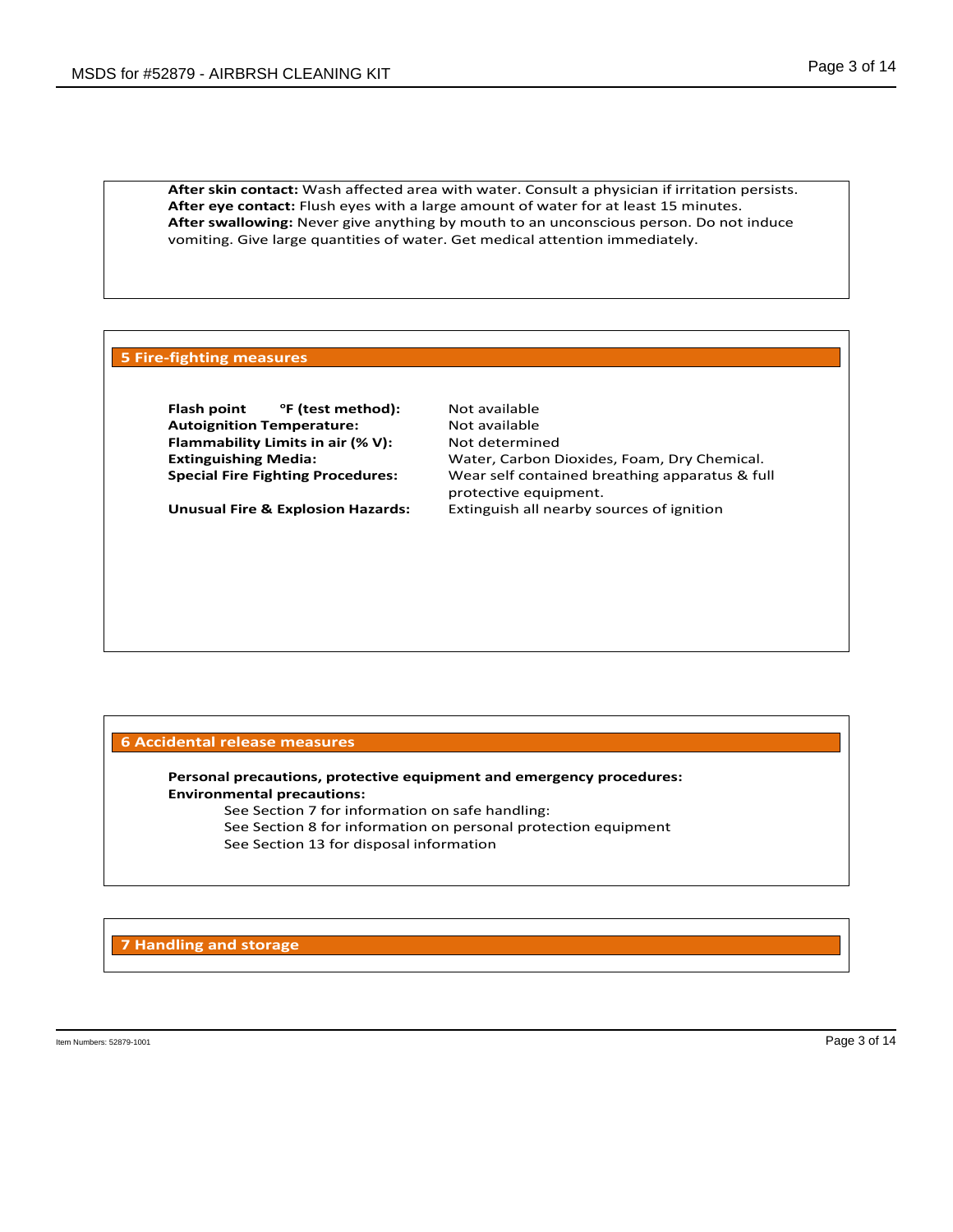**Handling:** No special precautions.

#### **8 Exposure controls/personal protection**

**Personal protective equipment: General protective and hygienic measures: Breathing equipment:** Not needed **Protection of hands:** Neoprene or rubber gloves **Eye protection:** safety glasses

#### **9 Physical and chemical properties**

**Information on basic physical and chemical properties General information**

**Physical state**: Liquid **Odor threshold:** Not available **pH-value:** Not applicable **Melting point:** Not available **Freezing Point:** Not available **Initial boiling point:** Not available **Flash point:** Not available **Evaporation rate:** Not available **Flammability (solid, gas):** Not available **Explosion limits:** Not available **Vapor pressure:** Not available **Vapor density:** Not available **Relative density:** Not available **Solubility:** Not available **Partition coefficient: Auto-ignition temperature:** Not available **Decomposition temperature:** Not available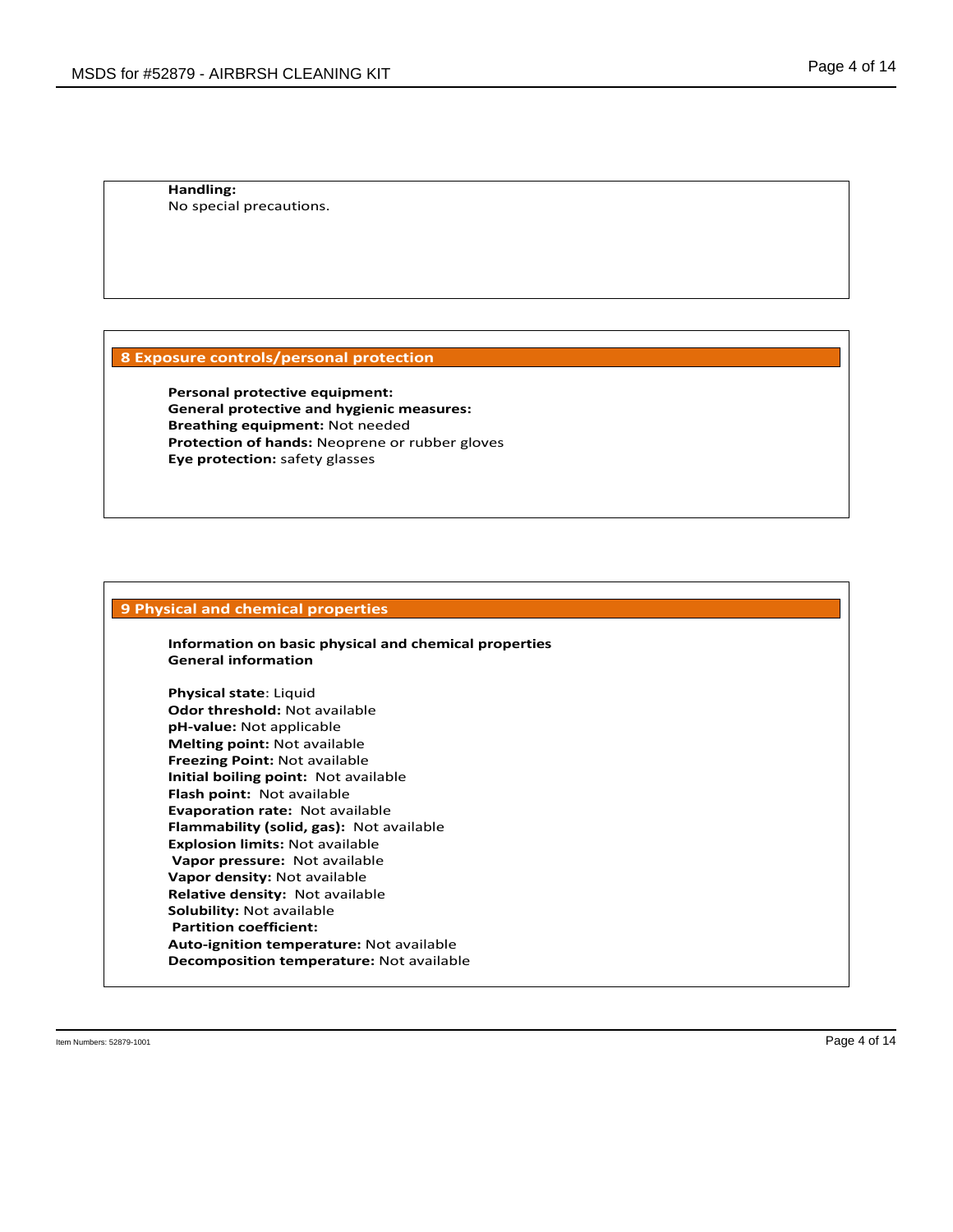#### **10 Stability and reactivity**

**Product Stability:** Stable<br> **Conditions to avoid:** Extrem

**Hazardous Decomposition:** N/D **Hazardous Polymerization:** Will not occur **Corrosive to metal:** No **Oxidize** : No

Extreme heat, spark, open flame **Chemical Incompatibility:** Strong acid, avid vapor. May produce carbon Dioxide, carbon monoxide.

#### **11 Toxicological information**

**Information on toxicological effects Acute toxicity: Primary irritant effect: on the skin:** Repeated or prolonged contact may cause irritation or drying **on the eye:** Direct contact with concentrated solution may cause irritation or tearing **Sensitization:** Not available **Additional toxicological information:** None

#### **12 Ecological information**

**Environmental toxicity date:** None available. **Spill or leak procedures:** Contain, collect and dispose of per local, state and federal regulations. **Additional ecological information:** None available.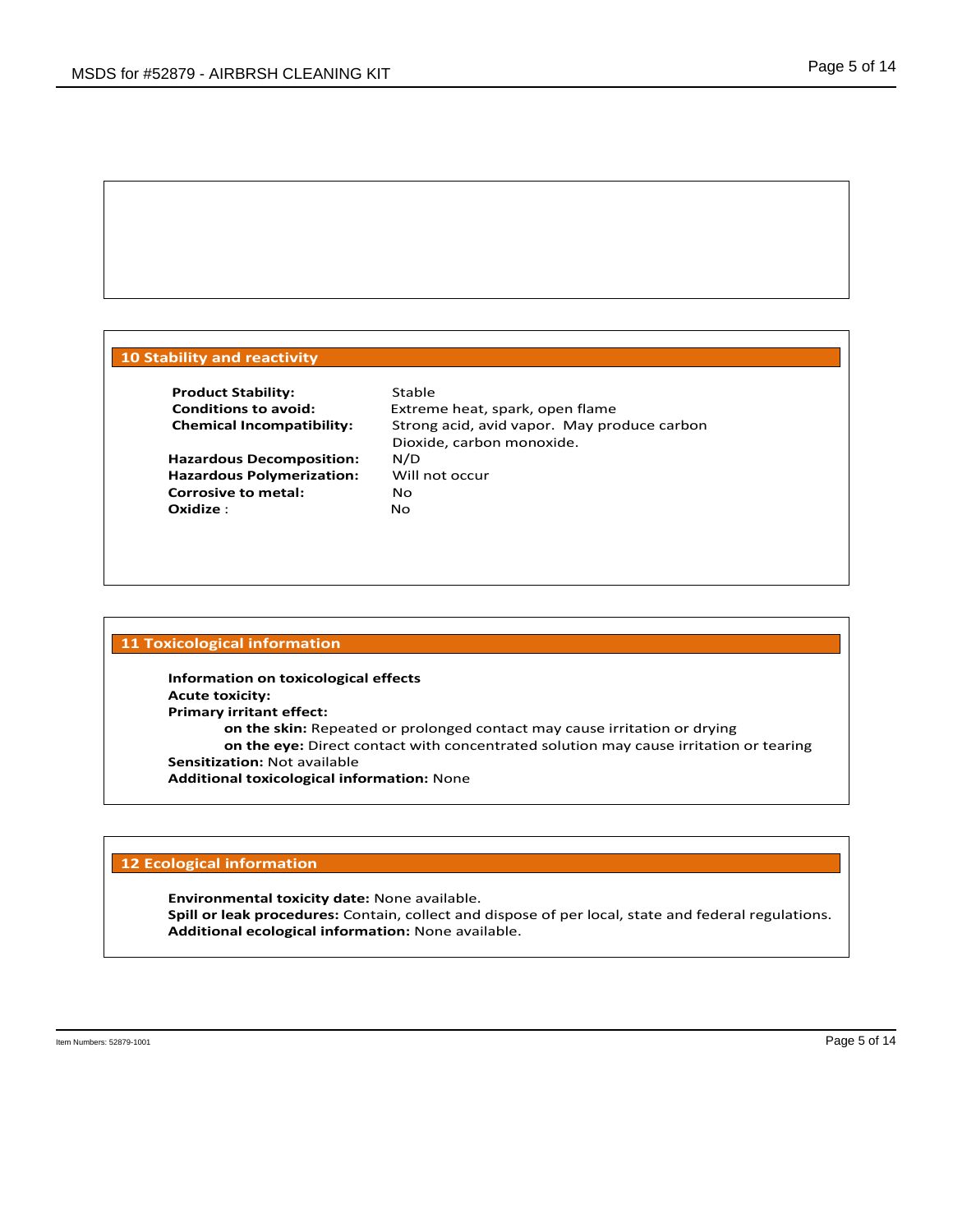**13 Disposal considerations**

**Recommendation:** Per local, state, federal regulations

#### **14 Transport information**

**Not classified as hazardous for transport NOT REGULATED FOR TRANSPORT BY IATA Special precautions: None needed** 

| <b>15 Regulatory information</b> |                                                                                                                  |
|----------------------------------|------------------------------------------------------------------------------------------------------------------|
| NTP:                             | National Toxicology Program                                                                                      |
| IARC:                            | International Agency for Research on Cancer                                                                      |
| <b>Proposition 65:</b>           | This product does not contain ingredients on the list of<br>proposition 65.                                      |
|                                  | State of California Safe Drinking Water and Toxic                                                                |
|                                  | Enforcement act of 1986.                                                                                         |
| Section 313 Sara Title III:      | The chemical (s) marked with a "yes" on section 313 are<br>subject to the reporting requirements of this section |

#### **16 Other information**

**Abbreviations and acronyms:** N/A

**Date of preparation/last revision:** 6/30/2020

While Custom Chemical Formulators believes the statements set forth herein are accurate as of the date hereof, Custom Chemical Formulators makes no warranty with respect thereto and expressly disclaims all liability for reliance thereon. Such data are offered solely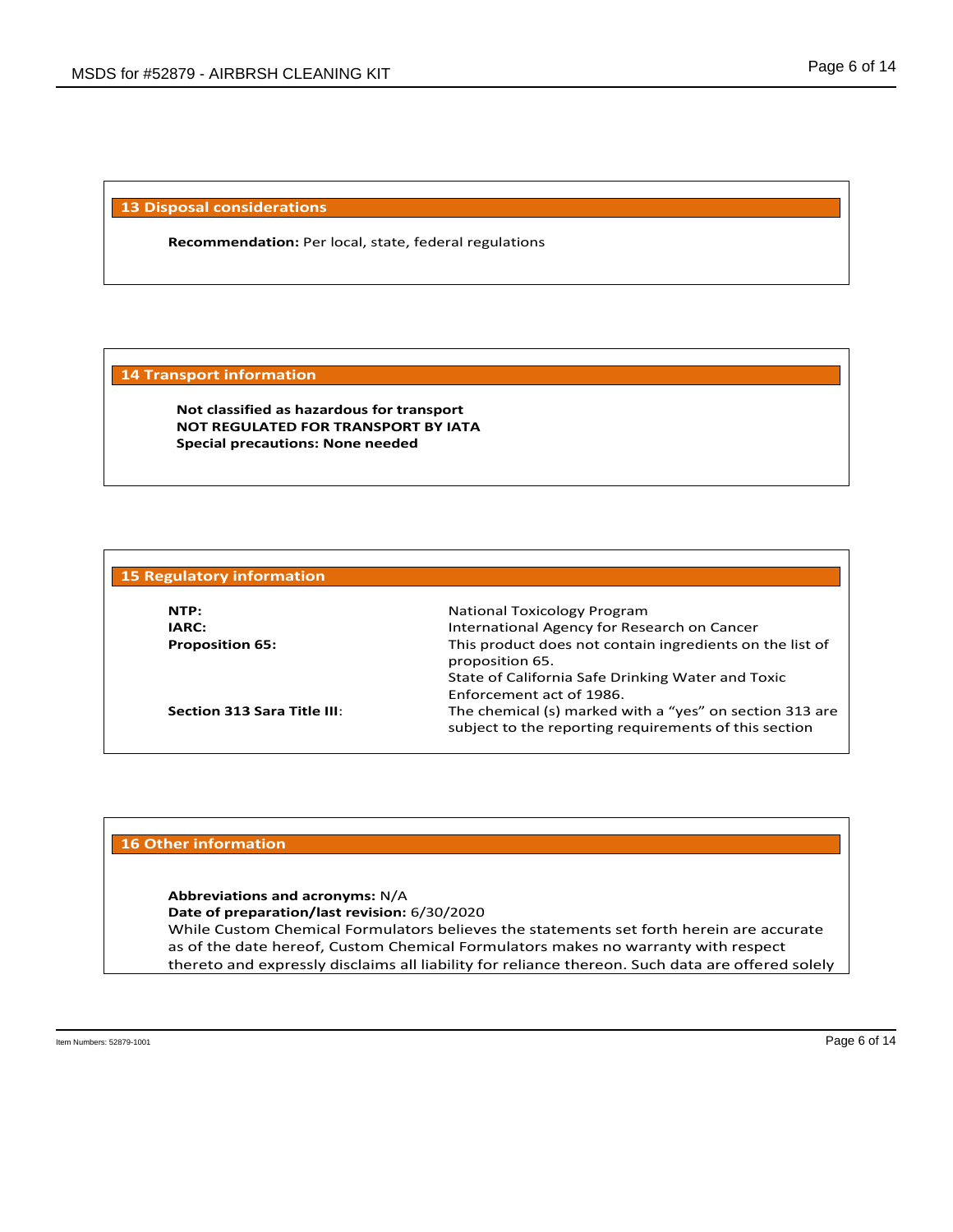for your consideration, investigation, and verification.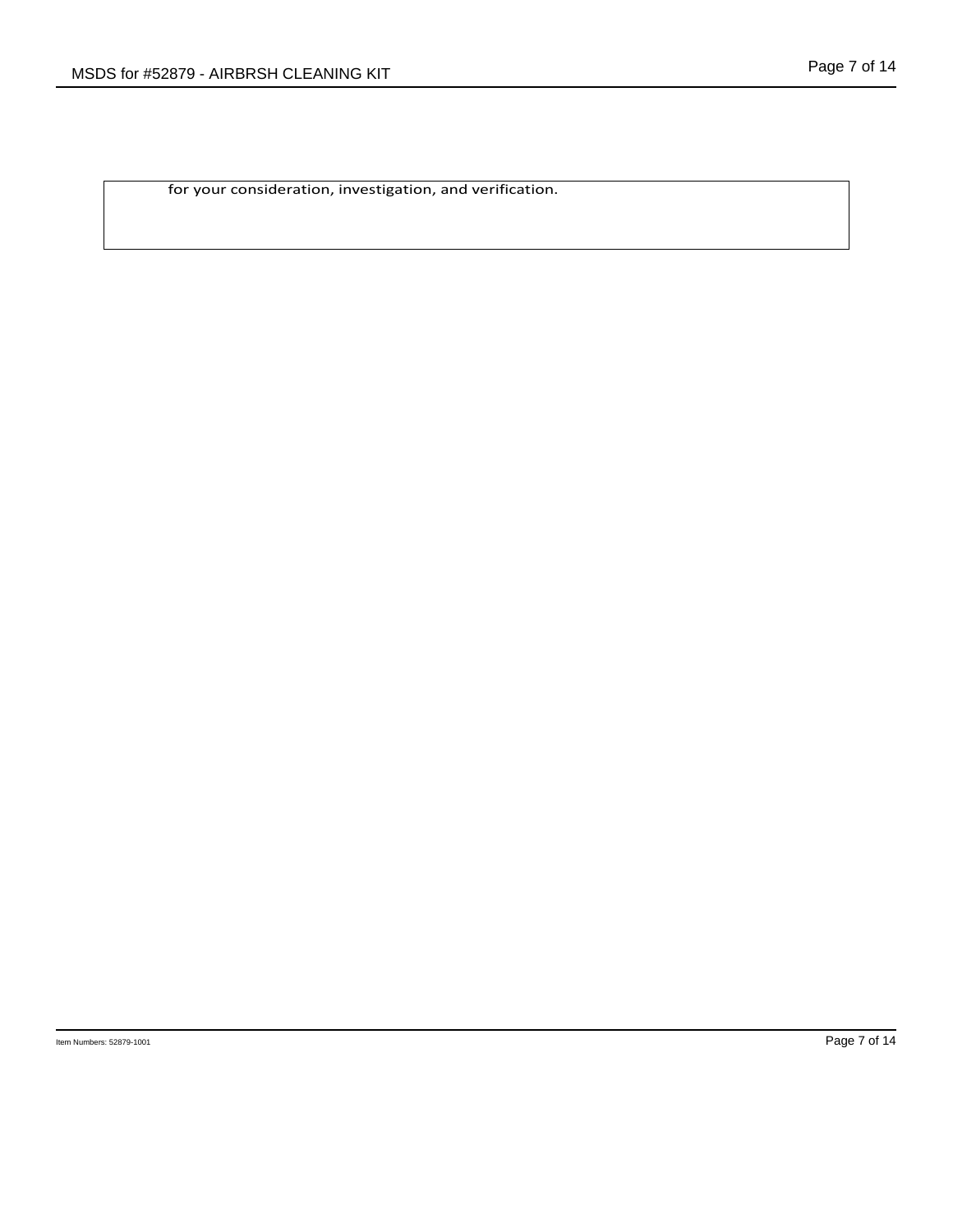

Item Numbers: 52879-1001 Page 8 of 14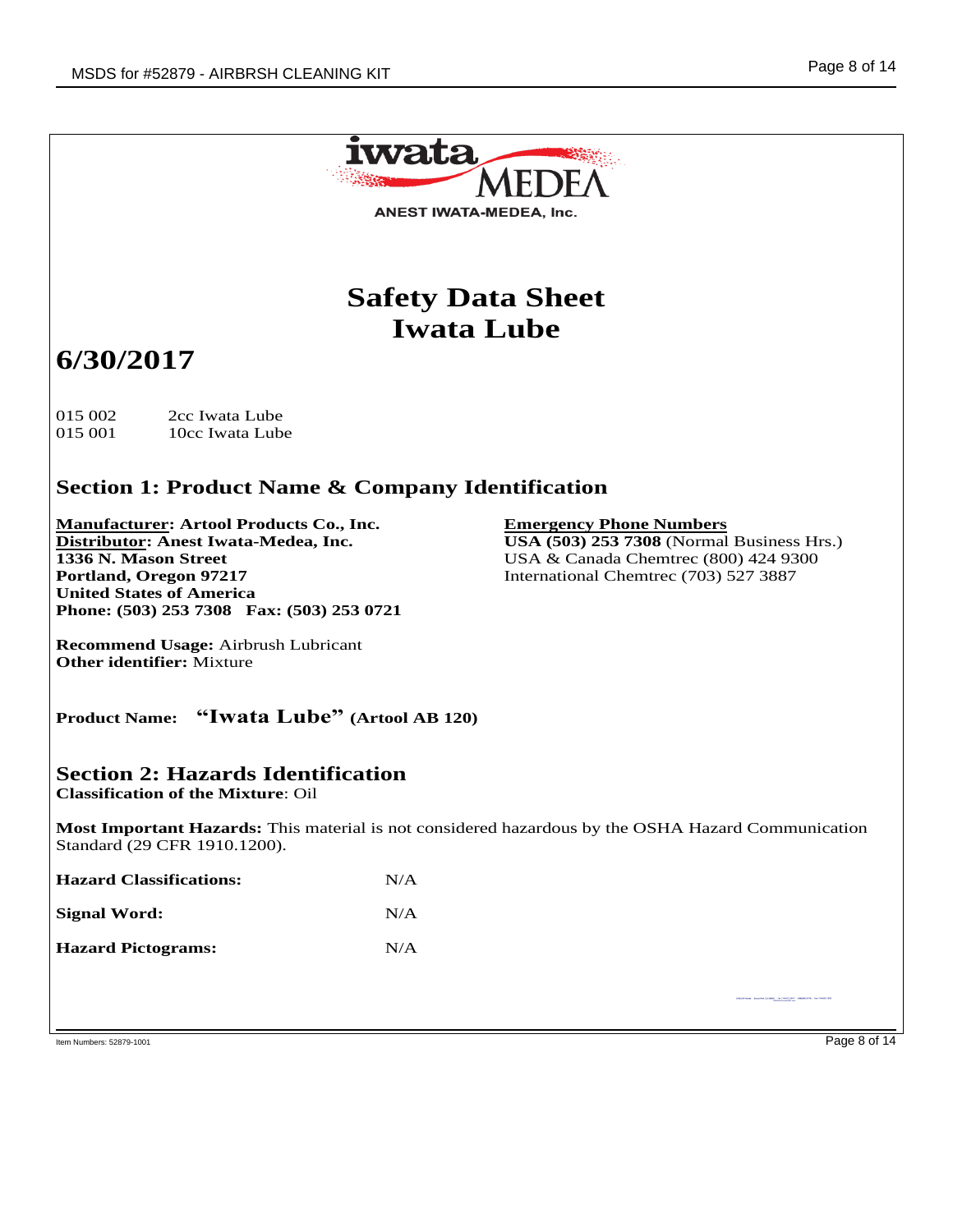|                                        | iwata                                                                                                                                                          |
|----------------------------------------|----------------------------------------------------------------------------------------------------------------------------------------------------------------|
|                                        |                                                                                                                                                                |
| <b>Hazard Statements:</b>              | <b>ANEST IWATA-MEDEA, Inc.</b><br>N/A                                                                                                                          |
|                                        |                                                                                                                                                                |
| <b>Precautionary Statements:</b>       | N/A                                                                                                                                                            |
| <b>Carcinogenicity:</b><br><b>IARC</b> | No component of this product present at levels greater<br>than or equal to 0.1% is identified as probable, possible,<br>or confirmed human carcinogen by IARC. |
| <b>OSHA</b>                            | No component of this product present at levels greater<br>than or equal to 0.1% is identified as probable, possible,<br>or confirmed human carcinogen by OSHA. |
| <b>NTP</b>                             | No component of this product present at levels greater<br>than or equal to 0.1% is identified as probable, possible,<br>or confirmed human carcinogen by NTP   |
| <b>Ingredient</b>                      | <b>Section 3: Composition Information on Ingredients</b><br>Weight %<br>CAS#                                                                                   |
|                                        | To the knowledge of the supplier, there are no other ingredients in this product that are classified as hazardous.                                             |
|                                        |                                                                                                                                                                |
|                                        |                                                                                                                                                                |
|                                        |                                                                                                                                                                |
|                                        |                                                                                                                                                                |
|                                        |                                                                                                                                                                |
|                                        | Middlebook - Bank Ren, EA 98890, - 34 314 873 7071 - 888 880 077                                                                                               |
| Item Numbers: 52879-1001               | Page 9 of 14                                                                                                                                                   |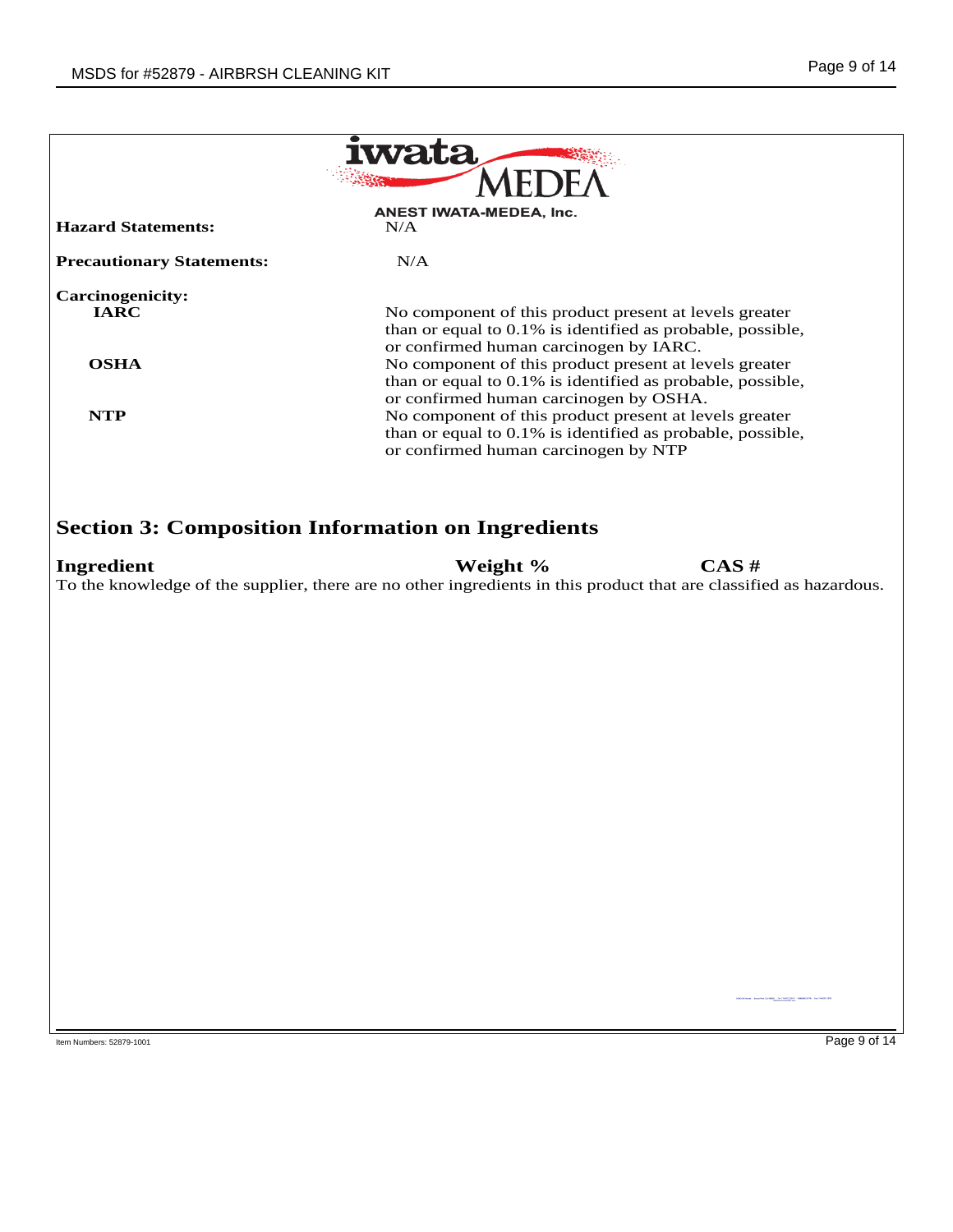

#### **Section 4: First Aid Measures**

**Eyes:** Flush eyes with running water for at least 15 minutes.

If redness, burning, blurred vision or irritation persists,

transport to nearest medical facility for additional

treatment.

**Skin:** Flush skin with water, wash with soap and water. If

irritation occurs, get medical attention. Remove contaminated clothing. Do not reuse clothing until cleaned. If material is injected under the skin,

transport to the nearest medical facility for additional treatment. If redness, swelling, pain and/or blisters occur, transport to the nearest medical facility for additional treatment.

**Ingestion:** Do NOT induce vomiting and obtain medical attention. Have victim rinse mouth out with water. If vomiting occurs spontaneously, keep head below hips to prevent aspiration.

**Inhalation:** Remove victim to fresh air and keep at rest in a position comfortable for breathing. If the victim has difficulty breathing or tightness of the chest, is dizzy, vomiting or unresponsive, give oxygen with rescue breathing or CPR as required and transport to the nearest medical facility.

# **Section 5: Fire Fighting Measures**

| <b>Base Oil Flash Point (ASTM D92):</b> | $>220$ °C                                                                            |
|-----------------------------------------|--------------------------------------------------------------------------------------|
| <b>Auto Ignition Temperature:</b>       | Not Determined                                                                       |
| Suitable Extinguishing Media:           | Carbon Dioxide $(CO2)$<br>Dry powder<br>Foam<br>Alcohol-resistant foam<br>Water mist |

#### **Special Firefighting Measures:**

Procedures for an oil fire should be utilized. Use

self-contained breathing apparatus. Water may be used only to keep surrounding containers cool. Firefightersshould wear proper protective equipment and self-contained breathing apparatus with full face piece operated in positive pressure mode.

> 1336 N. Mason St., Portland, OR 97217 USA 503-253-7308 x2000 | Fax 503-253-0721 | info@iwata-medea.com | www.iwata-airbrush.com

Item Numbers: 52879-1001 Page 10 of 14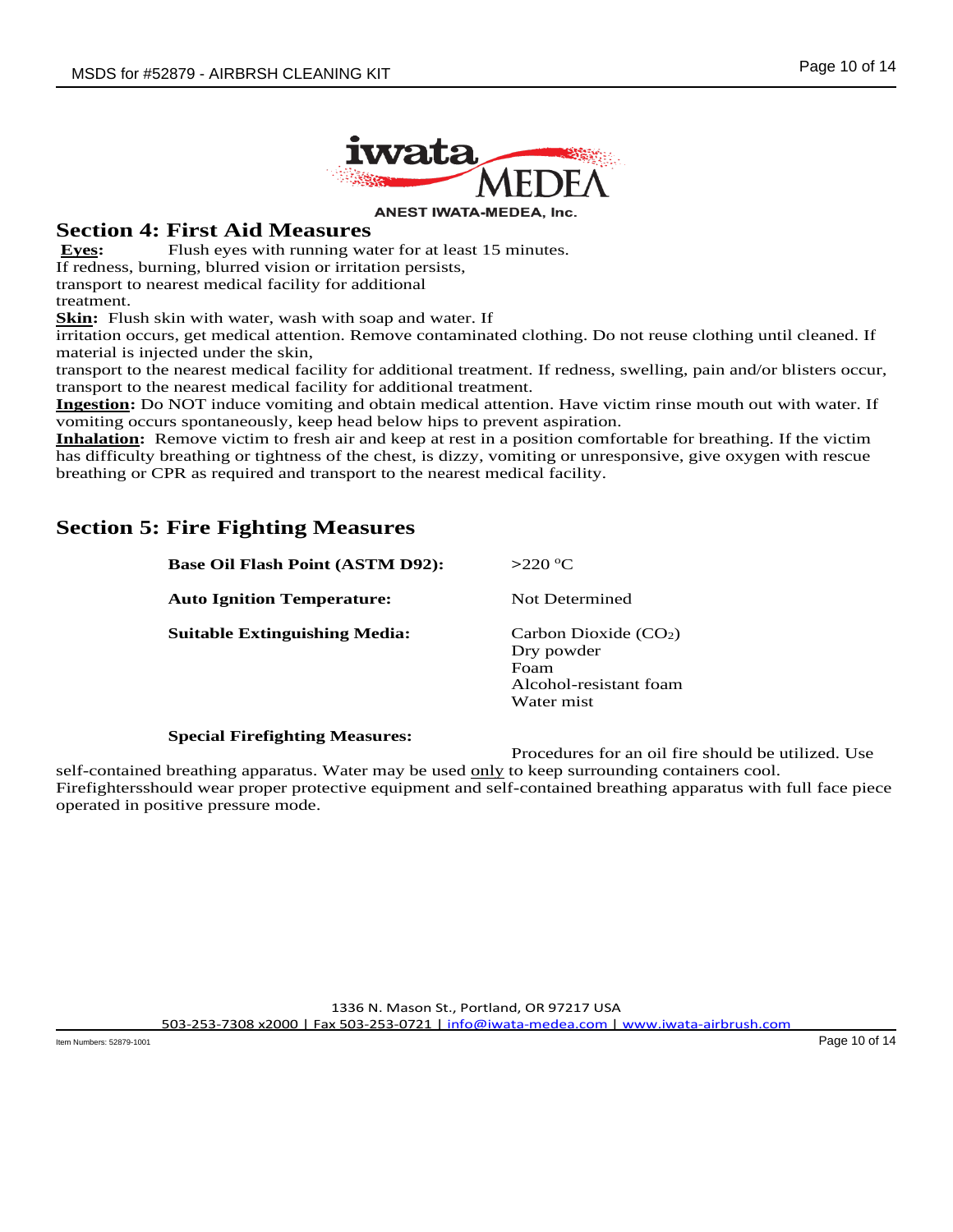

# **Section 6: Accidental Release Measures**<br>**Section 6: Accidental Release Measures**

| <b>Personal Precautions/Procedures:</b> | Use PPE and ensure adequate ventilation.                                            |
|-----------------------------------------|-------------------------------------------------------------------------------------|
| <b>Environmental Precautions:</b>       | Should not be released into the environment.                                        |
|                                         | Do not contaminate water.                                                           |
|                                         | Do not flush to surface water or sanitary sewer                                     |
|                                         | system.                                                                             |
|                                         | Methods and Materials for Containment/Clean Up: Contain spillage, soak up with non- |

combustible

absorbent material (e.g. sand, earth, diatomaceous earth, vermiculite) and transfer to a container for disposal according to local/national regulations (see section 13).

## **Section 7: Handling and Storage**

**Handling and Storage Precautions** Avoid heat, open flames, including pilot lights, and strong oxidizing agents. Use explosion-proof ventilation to prevent vapor accumulation. Ground all handling equipment to prevent sparking. Avoid contact with eyes, skin, and clothing. Wash thoroughly after handling. Do not eat, drink, or smoke when using this product. Have appropriate fire extinguishers and spill clean-up equipment in or near storage area.

# **Section 8: Personal Protection/Exposure Controls**

| <b>Engineering Controls:</b> | Use adequate ventilation to keep vapors and mists of this  |
|------------------------------|------------------------------------------------------------|
|                              | material below applicable standards. Recommended work      |
|                              | place control parameters: based on mineral oil ACGIH TWA 5 |
|                              | $mg/m^3$ .                                                 |

1336 N. Mason St., Portland, OR 97217 USA

503-253-7308 x2000 | Fax 503-253-0721 | info@iwata-medea.com | www.iwata-airbrush.com

Item Numbers: 52879-1001 Page 11 of 14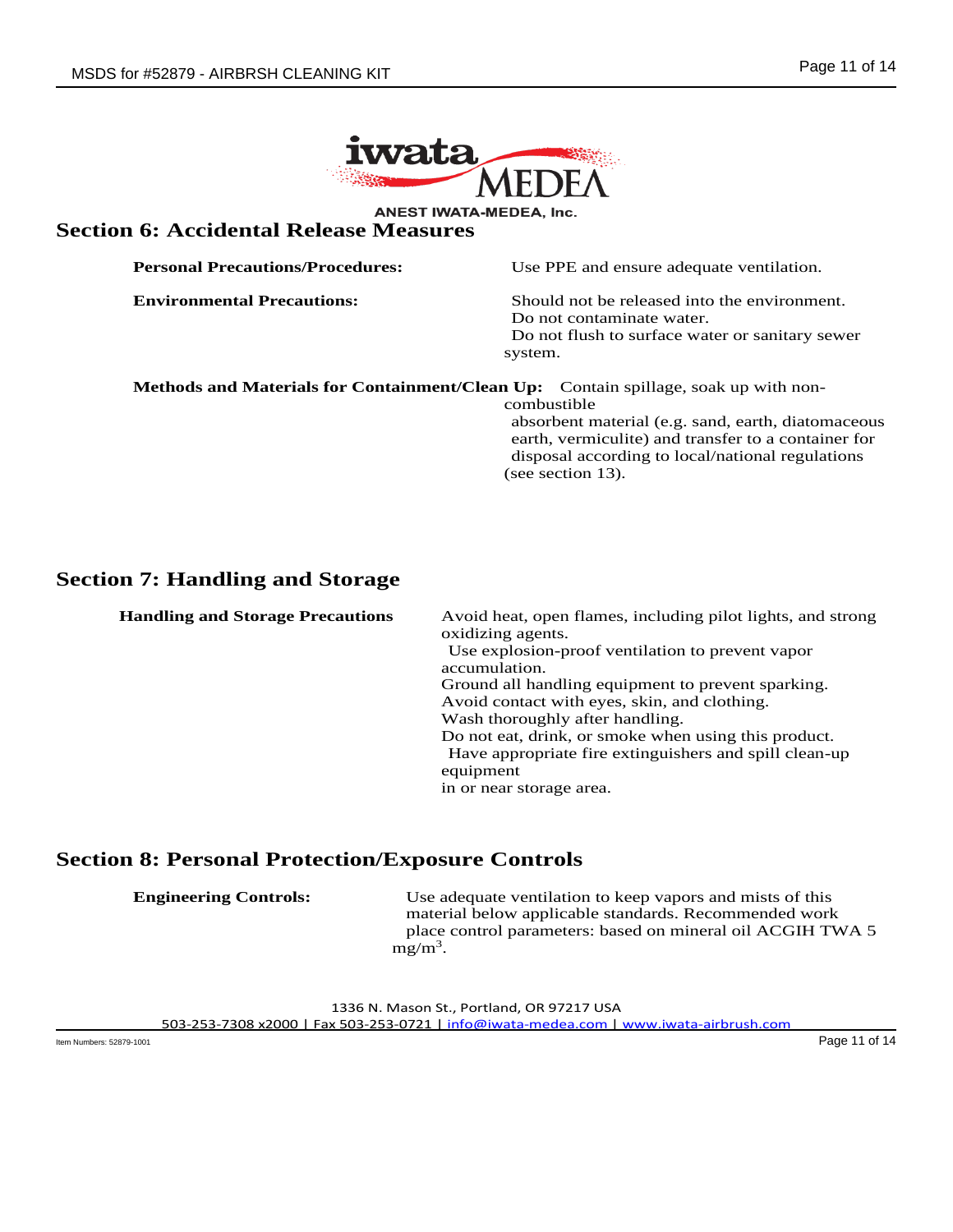

**Respiratory Protection:** ANEST IWATA-MEDEA, Inc.<br>If engineering controls do not maintain airborne concentrations to a level which is adequate to protect worker health, an approved respirator must be worn (OSHA Respiratory Protection Standard 29 CFR 1910.134).

**Skin Protection:** Use protective clothing that is chemically resistant to this product. Acceptable materials for gloves and aprons are: neoprene, nitrile rubber or Viton.

**Eye Protection:** Use safety glasses or goggles. Have suitable eye wash water available.

## **Section 9: Physical and Chemical Properties**

| <b>Color:</b>                                  | clear/colorless |
|------------------------------------------------|-----------------|
| Appearance:                                    | Liquid          |
| <b>Specific Gravity:</b>                       | $0.8 - 0.9$     |
| <b>Solubility in Water:</b>                    | Insoluble       |
| <b>Vapor Pressure:</b>                         | Not Determined  |
| %Volatile by Volume:                           | Not Determined  |
| <b>Evaporation Rate:</b>                       | Not Determined  |
| Odor:                                          | Characteristic  |
| <b>Vapor Density (air = 1):</b> Not Determined |                 |
| <b>Boiling Point:</b>                          | Not Determined  |
| <b>Reactivity in Water:</b>                    | Not Reactive    |
|                                                |                 |

# **Section 10: Stability and Reactivity**<br> **Stability:**

The product is stable. **Conditions to Avoid:** Sources of ignition. **Incompatibility:** Strong oxidizing or reducing agents. **Decomposition Products:** Oxides of carbon and hydrogen. **Hazardous Polymerization:** Will not occur.

### **Section 11: Stability and Reactivity**

| <b>Likely Routes of Exposure:</b> | Inhalation, skin, eyes, and ingestion.                        |
|-----------------------------------|---------------------------------------------------------------|
| <b>Potential Health Effects:</b>  |                                                               |
| <b>Eve Effects:</b>               | Can cause irritation, redness, burns, and tissue destruction. |
| <b>Skin Effects:</b>              | Can cause inflammation, and significant irritation.           |
| <b>Oral Effects:</b>              | Gastrointestinal tract irritation, nausea, and vomiting if    |
|                                   | swallowed.                                                    |
| <b>Inhalation Effects:</b>        | May cause respiratory tract irritation.                       |
|                                   |                                                               |

1336 N. Mason St., Portland, OR 97217 USA

503-253-7308 x2000 | Fax 503-253-0721 | info@iwata-medea.com | www.iwata-airbrush.com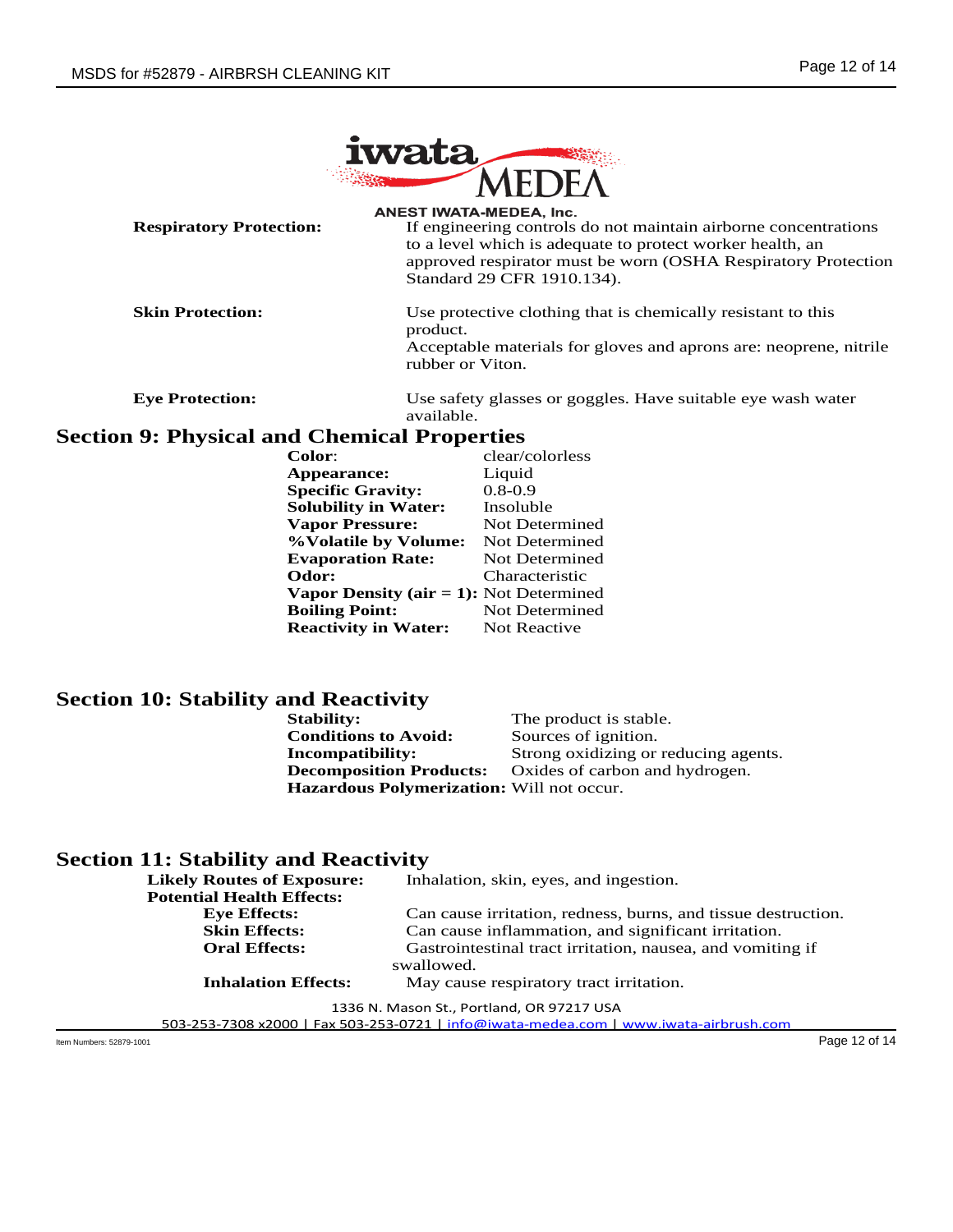

**Chronic Health Effects:** ANEST IWATA-MEDEA, Inc.<br>No data available to indicate product or components present in

**Mutagenicity:** Negative **Reproductive Effects:** Not Determined **Teratogenicity:** Not Determined **Sensitization:** See Section 2

Mixture are chronic health hazards.

**Toxicological Data:** ATE oral is >2,000 mg/kg ATE dermal is  $> 4,000$  mg/kg ATE inhalation (mist/aerosol) is estimated at 2.2 mg/L/4 h

# **Section 12: Ecological Information**

 Not classified due to inadequate data available on this mixture. Highly recommend avoidance of release to environment.

#### **Section 13: Disposal Considerations**

Avoid release to the environment. Dispose in a safe manner in accordance with national, state and local regulations. Not a RCRA hazardous waste if uncontaminated. If "used" RCRA criteria must be determined. Dispose of container by recycling or if permitted incineration.

#### **Section 14: Transportation Information**

**Proper Shipping Name:** Food-Grade Oil; NOT REGULATED AS A HAZARDOUS MATERIAL FOR TRANSPORTATION UNDER 49 CFR. **Shipping Class:** 65 **DOT Identification Number:** N/A **DOT Shipping Label:** Not Regulated by DOT. **TDG Classification:** Not controlled under TDG (Canada)

### **Section 15: Regulatory Information**

| <b>U.S. Federal Regulatory Information</b>   |        |
|----------------------------------------------|--------|
| <b>SARA 302 Threshold Planning Quantity:</b> | N/A    |
| <b>SARA 304 Reportable Quantity:</b>         | N/A    |
| Sara 311 Categories:                         |        |
| <b>Acute Health Effects:</b>                 | None   |
| <b>Chronic Health Effects:</b>               | None   |
| <b>Fire Hazard:</b>                          | No     |
| <b>Sudden Release of Pressure Hazard:</b>    | No     |
| <b>Reactivity Hazard:</b>                    | No     |
| <b>EPA/TSCA Inventory:</b>                   | Listed |

1336 N. Mason St., Portland, OR 97217 USA

503-253-7308 x2000 | Fax 503-253-0721 | info@iwata-medea.com | www.iwata-airbrush.com

Item Numbers: 52879-1001 Page 13 of 14